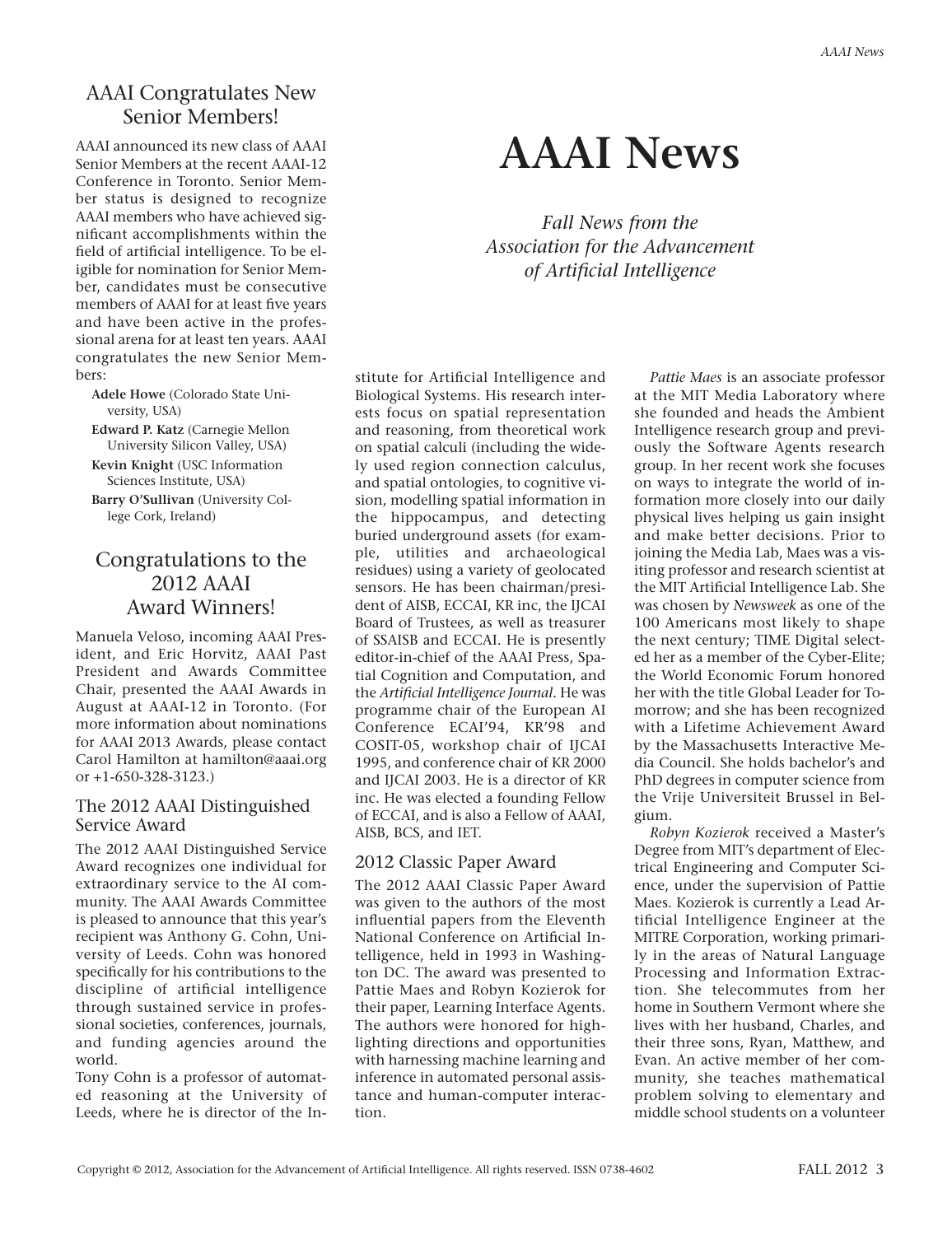

basis, and coaches a local MATH-COUNTS team.

2012 AAAI Classic Paper Honorable Mentions

Classic Paper Honorable Mentions were presented to Christian Bessiere and Marie-Odile Cordier for their paper, Arc-Consistency and Arc-Consistency Again, which was honored for contributions to the foundations of constraint programming, providing an influential optimal propagation algorithm, and to Ellen Riloff for her paper, Automatically Constructing a Dictionary for Information Extraction Tasks, and its contributions to automated information extraction from text corpora leveraging natural language processing and structural analysis of news reports.

*Christian Bessiere* received a PhD in computer science in 1992. He is a research director at the Centre National de la Recherche Scientifique (CNRS) and a fellow of the European Coordinating Committee for Artificial Intelligence. He has been an area chair of the European Conference on Artificial Intelligence and is the organizing committee chair for 2012. He is an associate editor of the *Artificial Intelligence Journal,* and was an associate editor of the *Journal of Artificial Intelligence Research.* He has been a member of the Executive Committee and the treasurer of the Association for Constraint Programming and was the program chair of the International Conference on Principles and Practice of Constraint Programming in 2007.

*Marie-Odile Cordier* is full professor at the University of Rennes, France and performs her research activities at Irisa-Inria. She is currently the scientific leader of the DREAM team. Her main research interests are in artificial intelligence, focusing in model-based diagnosis, on-line monitoring, model acquisition using model-checking techniques, inductive logic programming and temporal abductive reasoning. She is an ECCAI fellow and served as vice-chair until 2010.

*Ellen Riloff* is an associate professor of computer science in the School of Computing at the University of Utah. Her primary research areas are information extraction, semantics, sentiment analysis, and coreference resolu-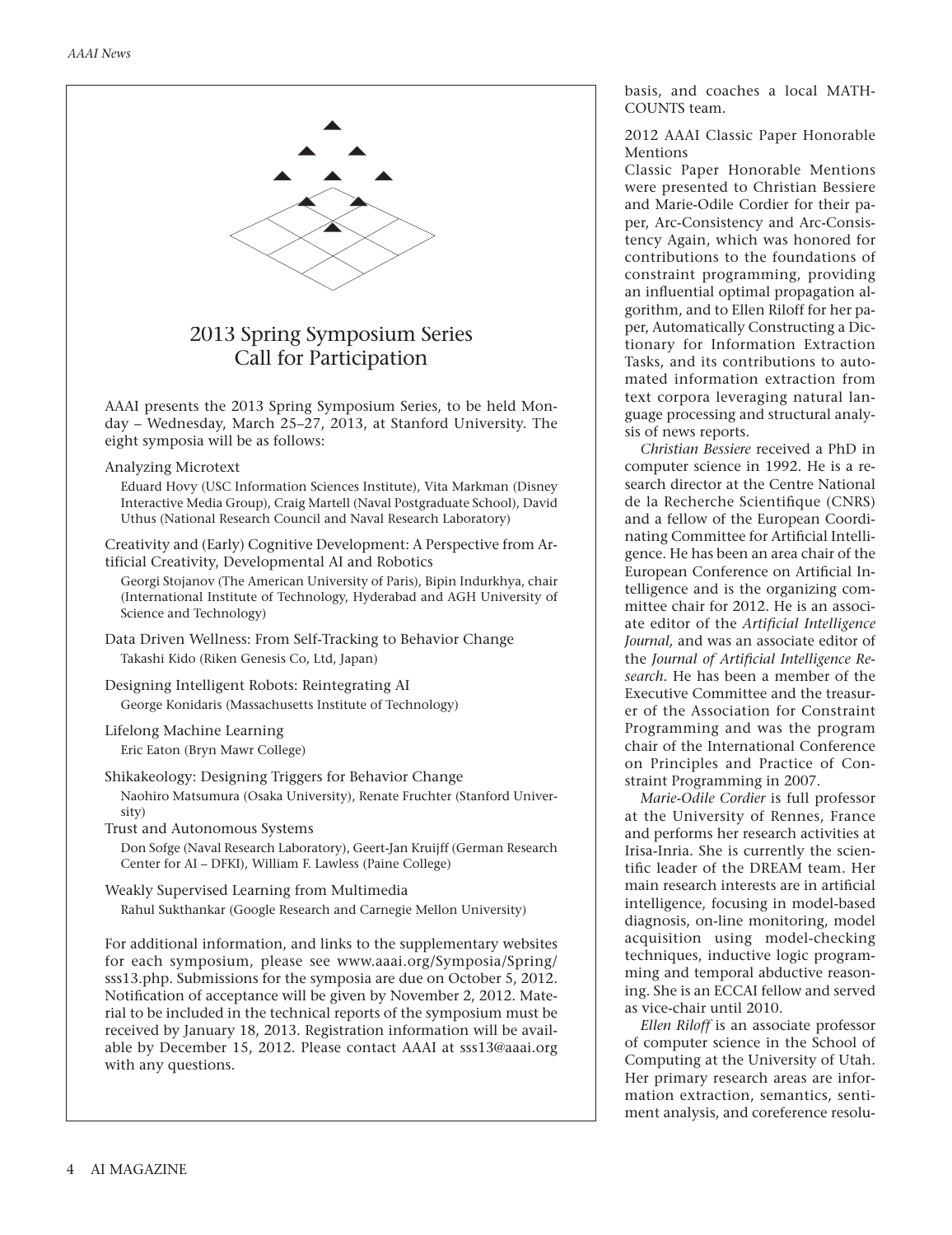tion. A major emphasis of her research has been automatically acquiring the knowledge needed for natural language processing using bootstrapping methods that learn from unannotated texts. She has served on the NAACL Executive Board, Human Language Technology Advisory Board, Computational Linguistics and Transactions of the Association for Computational Linguistics editorial boards, and as program cochair for the NAACL HLT 2012 and CoNLL 2004 conferences.

#### 2012 Robert S. Engelmore Memorial Lecture Award

This award was established in 2003 to honor Robert S. Engelmore's extraordinary service to AAAI, *AI Magazine,* and the AI applications community, and his contributions to applied AI. The annual keynote lecture is presented at the Innovative Applications of Artificial Intelligence Conference. Topics encompass Bob Engelmore's wide interests in AI, and each lecture is linked to a subsequent article published upon approval by *AI Magazine.* The lecturer and, therefore, the author for the magazine article, are chosen jointly by the IAAI Program Committee and the editor of *AI Magazine.*

AAAI congratulates the 2012 recipient of this award, Steven Minton, InferLink Corporation. Minton was honored for his seminal contributions in scheduling, planning, and machine learning, his advancement of realworld AI systems through public and private organizations, and his leadership in new dissemination methods for AI research. He presented his talk Building AI: Our Shared Enterpise at the recent Innovative Applications of Artificial Intelligence Conference in Toronto. It is now available at videolectures.net.

*Steven Minton* is the president and founder of InferLink Corp., which is developing technology for integrating massive amounts of entity-oriented data. Previously, he was chairman and cofounder of Fetch Technologies, a project leader and research associate professor at USC's Information Sciences Institute, and a principal investigator at NASA's Ames Research Center. He received his Ph.D from Carnegie Mellon University in 1988.



# AAAI to Colocate with Cognitive Science Society in 2014!

AAAI is pleased to announce that it will colocate with the 2014 Cognitive Science Society Conference in picturesque Québec City, Québec, July 27-31, 2014. The conference will be held at the beautiful Centre des congrès de Québec, and attendees can stay at the adjacent Hilton Québec. More details will be available at the AAAI website soon!

# AAAI Executive Council Nominations

Every year the AAAI membership elects four new councilors to serve three-year terms on the AAAI Executive Council. All elected councilors are expected to attend at least two council meetings per year, and actively participate in AAAI activities. Nominees must be current members of AAAI. The Nominating Committee encourages all regular AAAI members in good standing to place an individual's name before them for consideration. (Student and institutional members are not eligible to submit candidates' names.) The Nominating Committee, in turn, will nominate eight candidates for councilor in the spring. In addition to members' recommendations, the committee will actively recruit individuals in order to provide a balanced slate of candidates. AAAI regular members will vote in the late spring.

To submit a candidate's name for consideration, please send the individual's name, address, phone number, email address, and any additional information or recommendation, to Carol Hamilton, Executive Director, AAAI, 2275 East Bayshore Road, Suite 160, Palo Alto, CA 94303, (650)321-4457 (fax), hamilton@aaai.org. Nominators should contact candidates prior to submitting their names to verify that they are willing to serve, should they be elected. The deadline for nominations is November 1, 2012.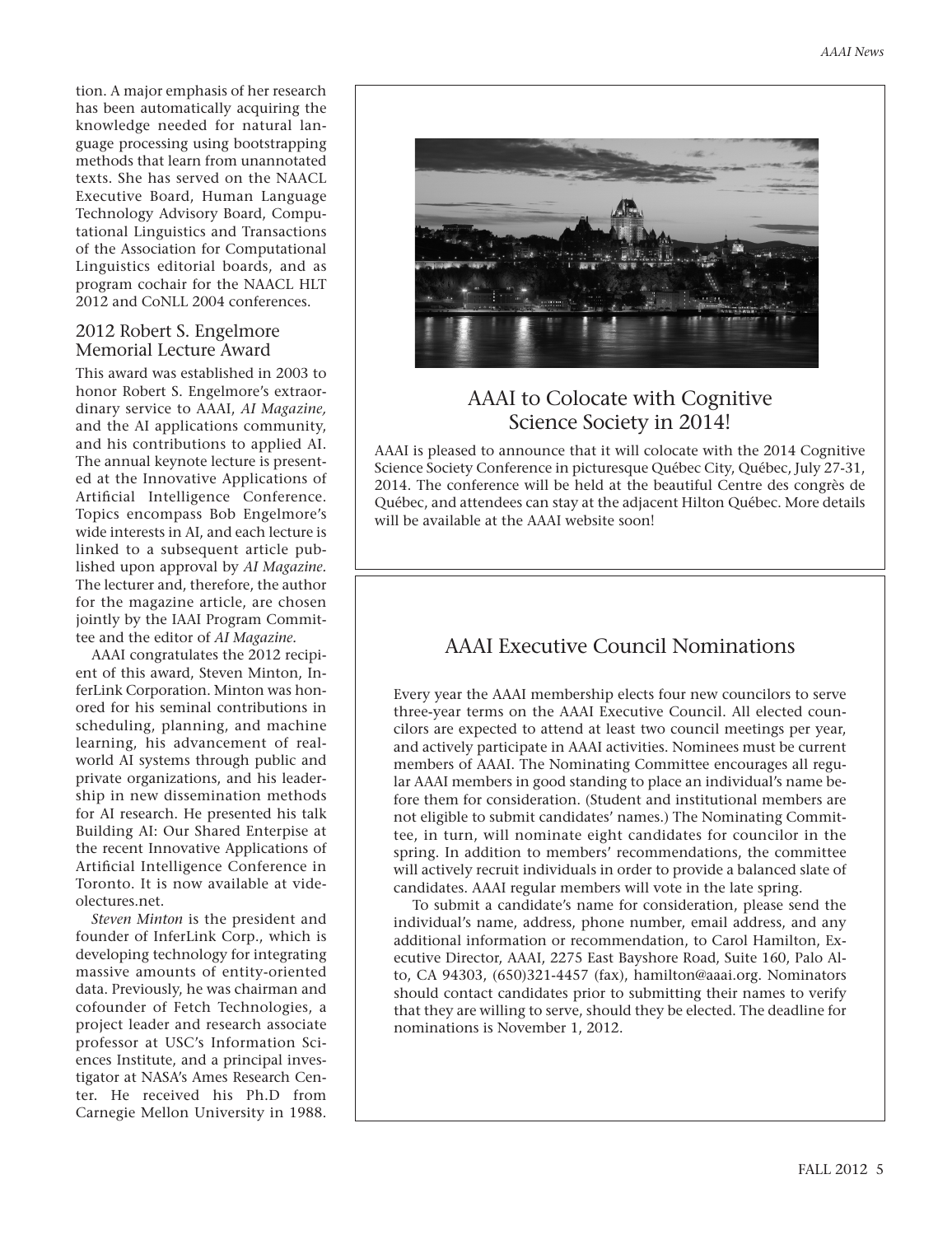

## 2012 AAAI Fall Symposium Series Registrtaion

The Association for the Advancement of Artificial Intelligence's 2012 Fall Symposium Series will be held Friday through Sunday, November 2-4 at the Westin Arlington Gateway, Arlington Virginia, adjacent to Washington, DC. The titles of the eight symposia are as follows:

AI for Gerontechnology

Artificial Intelligence of Humor

Discovery Informatics: The Role of AI Research in Innovating Scientific Processes

Human Control of Bio-Inspired Swarms

Information Retrieval and Knowledge Discovery in Biomedical Text

Machine Aggregation of Human Judgment

Robots Learning Interactively from Human Teachers

Social Networks and Social Contagion

An informal reception will be held on Friday, November 2. A general plenary session, in which the highlights of each symposium will be presented, will be held on Saturday, November 3. Symposia will be limited to 40–75 participants each. Participation will be open to active participants as well as a limited number of interested individuals on a first-come, first-served basis. Each participant will be expected to attend a single symposium. AAAI technical reports will be prepared and distributed to participants in electronic format, and will be added to the AAAI Digital Library.

The final deadline for registration is October 12, 2012. For registration information, please contact AAAI at fss12@aaai.org or visit AAAI's web site at www.aaai.org/Symposia/Fall/fss12.php. A hotel room block has been reserved at the Westin. The cut-off date for reservations is October 10, 2012. Please call +1-888-627-7076 (reference AAAI) for reservations, or reserve a room online via the URL above.

He is a fellow of the AAAI, and a previous recipient of AAAI's Classic Paper and Best Paper awards. He founded AI Access Foundation in 1993, and served as JAIR's first executive editor and managing editor.

#### AAAI-12 Program Committee Awards

AAAI-12 program cochairs Joerg Hoff-

mann and Bart Selman recognized the following members of the AAAI-12 Program Committee for their distinguished service on the committee. These individuals used extreme care, thoughtfulness, thoroughness, and diligence in the execution of their duties while serving on the Program Committee.

The award for Outstanding Area

Chair was presented to Eyke Hüllermeier (Philipps-University Marburg, Germany). Outstanding Senior Program Commitee Member Awards were presented to Edith Elkind (Nanyang Technological University, Singapore) and Roni Khardon (Tufts University, USA).

Outstanding Program Commitee Member Awards were presented to Lloyd T. Elliott (University College London, United Kingdom); Andrey Kolobov (University of Washington, Seattle, USA); Scott Sanner (NICTA, Australia); and Kiri Wagstaff (Jet Propulsion Laboratory, USA).

#### AAAI-12 Outstanding Paper Awards

This year, AAAI's Conference on Artificial Intelligence honored two papers that exemplify high standards in technical contribution and exposition. Papers were recommended for outstanding status by members of the Program Committee during the blind review process. The winning papers were selected by the program chairs with the help of area chairs and members of the senior program committee. Honors went to Learning SVM Classifiers with Indefinite Kernels by Suicheng Gu and Yuhong Guo (Temple University, USA) and Document Summarization Based on Data Reconstruction by Zhanying He, Chun Chen, Jiajun Bu, Can Wang, Lijun Zhang, Deng Cai, and Xiaofei He (Zhejiang University, China).

Two additional papers received an honorable mention in this category: Knapsack Based Optimal Policies for Budget-Limited Multi-Armed Bandits by Long Tran-Thanh, Archie Chapman, Alex Rogers, and Nicholas R. Jennings (University of Southampton, UK and The University of Sydney Business School, Australia); and Predicting Disease Transmission from Geo-Tagged Micro-Blog Data by Adam Sadilek, Henry Kautz, and Vincent Silenzio (University of Rochester, USA).

#### Special Computing Community Consortium Computational Sustainability Awards

AAAI-12 joined with the Computing Community Consortium (cra.org/ccc) to promote work at the intersection of computing and sustainability on prin-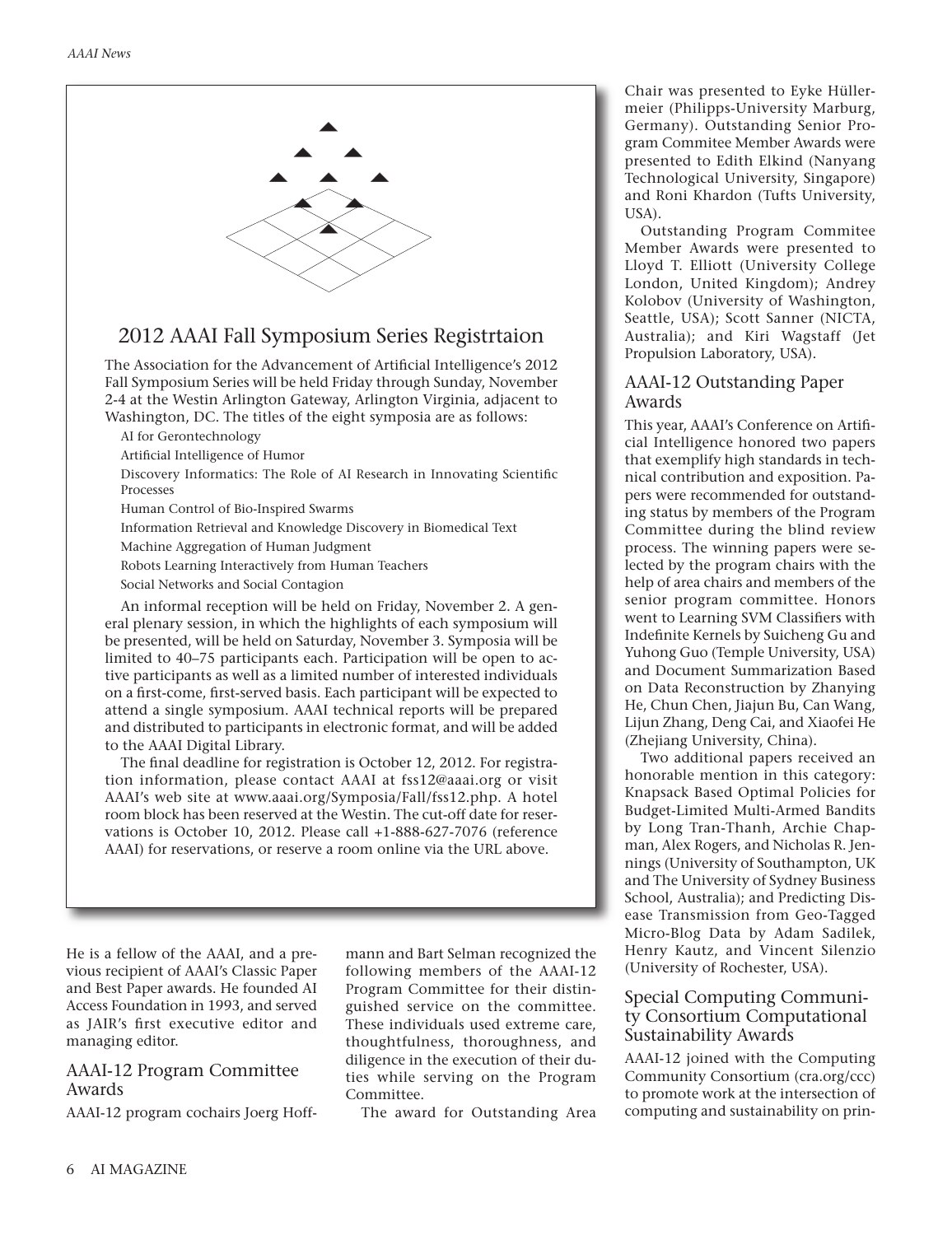# Congratulations to the New AAAI Fellows!



Each year a small number of fellows are recognized for their unusual distinction in the profession and for their sustained contributions to the field for a decade or more. An official dinner and ceremony was held in their honor during AAAI-12 in Toronto.

#### Murray S. Campbell, IBM T.J. Watson Research Center

For significant contributions to computer game-playing, especially chess, and the associated improvement in public awareness of the AI endeavor.

#### Boi V. Faltings, Swiss Federal Institute of Technology (EPFL)

For significant contributions to research and applications of spatial reasoning, distributed constraint reasoning, case-based reasoning, design, optimized communication, and social networking.

#### Yolanda Gil, USC/Information Sciences Institute

For significant contributions to intelligent user interfaces, knowledge capture, representations for webbased science, and for leadership in the AI community.

#### Peter F. Patel-Schneider

For significant contributions to knowledge representation and reasoning, in particular the exploration of decidable logic fragments, reasoning optimizations, and the application of KR on the web.

#### Francesca Rossi, Università degli Studi di Padova

For significant contributions to constraint and preference reasoning, and for distinguished leadership and service.

#### Peter H. Stone, The University of Texas at Austin

For significant contributions to machine learning, multiagent systems, and robotics, and pioneering applications in the robot soccer, trading agents, and autonomous driving domains.

ciples and applications that address environmental, economic, and societal needs in support of a sustainable future. AAAI-12 track cochairs Carla

Gomes and Brian Williams, in association with CCC director Erwin Gianchandani, announced the papers from the Special Track on Computational

Sustainability and Artificial Intelligence that were honored in Toronto. The Best Paper Award went to MOMDPs: A Solution for Modelling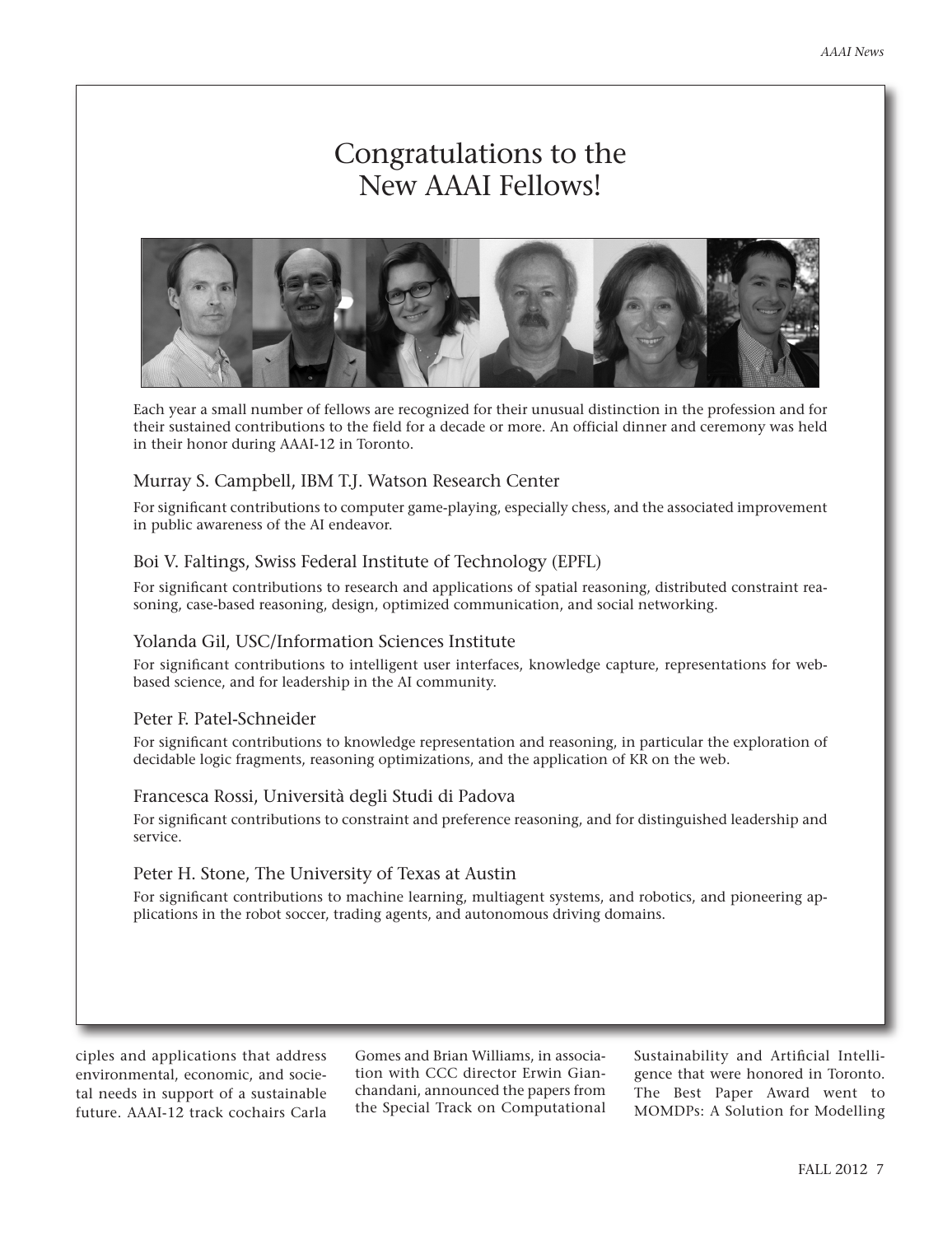

Join us July 14–18 in Bellevue, Washington for AAAI-13 and IAAI-13!

The Twenty-Seventh AAAI Conference on Artificial Intelligence (AAAI-13) and the Twenty-Fifth Conference on Innovative Applications of Artificial Intelligence (IAAI-13) will be held July 14–18 at the Hyatt Regency Bellevue in Bellevue, Washington, USA. Bellevue, located on Seattle's eastside, is a high-tech center, but retains a small-town feel, with a vast network of green spaces and recreational facilities. The city spans more than 31 square miles between Lake Washington and Lake Sammamish, and is a short drive from the Cascade Mountains. The greater Seattle area is a thriving AI center — home to both Microsoft and the University of Washington, among other AI centers. Both Seattle and Bellevue offer a host of cultural and recreational options for conference attendees. For local information, please visit the Hyatt Regency Bellevue website at www.bellevue.hyatt.com, or visitbellevuewashington.com and www. visitseattle.org.

#### Your Submissions Are Welcome!

AAAI-13 welcomes submissions on mainstream AI topics as well as novel crosscutting work in related areas. Topics include but are not limited to the following: cognitive modeling and human interaction, computer vision, constraint satisfaction, search, and optimization, decision making from data, evolutionary computation, game playing and interactive entertainment, information retrieval, integration, and extraction, knowledge acquisition and ontologies, knowledge representation and reasoning, machine learning and data mining, automated diagnosis, multiagent systems, natural language processing, planning and scheduling, probabilistic and uncertain reasoning, robotics, web and information systems.

AAAI-13 will continue the highly successful special tracks program created several years ago. For the preliminary Call for Papers, please see www.aaai.org/ Conferences/AAAI/aaai13.php

#### Additional Programs

In addition to the main technical program, AAA-13 will include the tutorial forum, workshop program, video competition, robotics program, student abstracts program, the AAAI/SIGART Doctoral Consortium, and the fourth AAAI Educational Advances in Artificial Intelligence Symposium, to name only a few of the highlights. For complete information on these programs, including Tutorial and Workshop Calls for Proposals, please visit the AAAI-13 website or write to us at aaai13@aaai.org.

#### IAAI-13

The IAAI-13 conference will use technical papers, invited talks, and panel discussions to explore issues, methods, and lessons learned in the development and deployment of AI applications, and to promote an interchange of ideas between basic and applied AI. IAAI-13 will consider papers in two tracks: (1) deployed application case studies and (2) emerging applications or methodologies. For more information and a full Call for Papers, please see www.aaai.org/ Conferences/IAAI/iaai13.php.

#### Program Chairs

The AAAI-13 program cochairs are Marie desJardins (University of Maryland, Baltimore County, USA) and Michael L. Littman (Brown University, USA). The IAAI-13 Conference chair and cochair are Hector Munoz-Avila, Conference Chair (Lehigh University, USA) and David Stracuzzi, Conference Cochair (Sandia National Laboratories, USA).

We hope to see you in Bellevue next summer!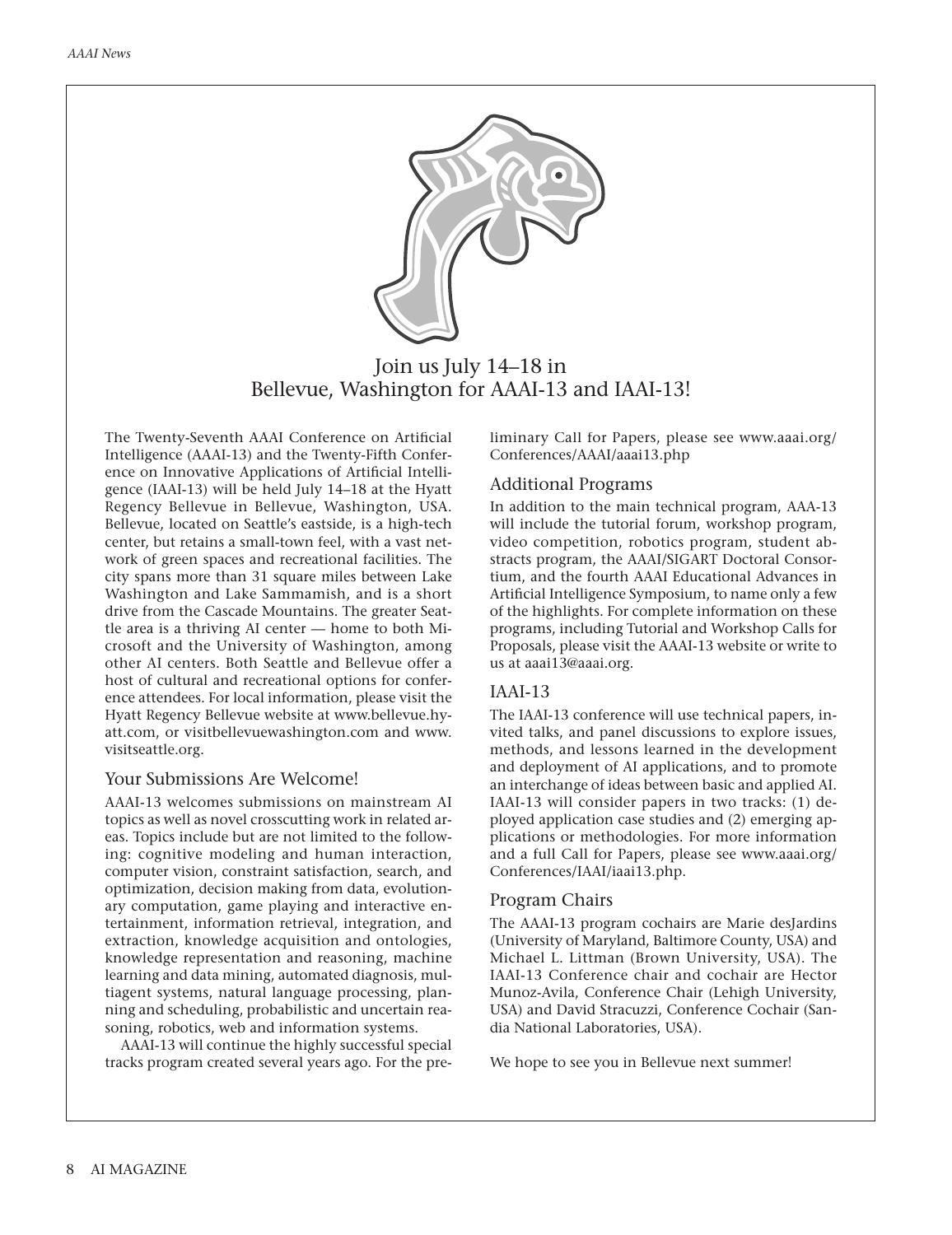Adaptive Management Problems by Iadine Chadès, Josie Carwardine, Tara G. Martin, Samuel Nicol, Régis Sabbadin, Olivier Buffet. The Best Student Paper Award went to Coupling Spatiotemporal Disease Modeling with Diagnosis by Martin Mubangizi, Catherine Ikae, Athina Spiliopoulou, John A. Quinn.

#### 2012 AI Video Competition **Winners**

The sixth annual AI video competition was held during AAAI-12 and several winning videos were honored during the awards presentation. Videos were nominated for awards in three categories, and winners received a gold Shakey award following the opening reception during the conference. Our thanks go to Arnav Jhala and David Aha for all their work in pulling off this exciting event in Toronto.

The Best Video award went to Inquire: An Intelligent Textbook, created by Adam Overholtzer, Aaron Spaulding, Vinay K. Chaudhri, and Dave Gunning (SRI International and Vulcan Inc.). The Best Short Video award went to Mobile Reading Device, created by Markus Kubbutat and Roman Guilbourd (Free University Berlin). The Best Student Video award was given to Illusion of Intelligence, created by Karolina Zawieska, Bart Kevelham, Maher Ben Moussa, and Nadia Magnenat-Thalmann (MIRALab, SMARTlab, and PIAP).

AAAI gratefully acknowledges the generous contributions of *AI Journal,* which made this competition possible. Congratulations to all the winners!

### 2012 General Game Playing Competition Results

AAAI congratulations the winner of this year's General Game Playing Competition, Hilmar Finsson, whose CadiaPlayer defeated Sam Schreiber's TurboTurtle. This competition is designed to test the abilities of general game players by comparing their performance on a variety of previously unseen games. In all, eleven teams competed this year. Unlike competitions in previous years, there was no competition phase prior to the conference. In the preliminary round, the

eleven teams played multiple matches of half a dozen different games to whittle the field down to just eight competitors. These eight then competed in a double-elimination final competition involving four additional games. Please see games.stanford.edu for a summary of the competition, and visit gamemaster.stanford.edu for full details on the games and matches played. AAAI thanks Peter Pham of Stanford University for all his efforts in organizing this event.

# AAAI Executive Council Meeting Minutes

April 27, 2012, Via teleconference *Attending:* Henry Kautz, Manuela Veloso, Eric Horvitz, Ted Senator, Carla Brodley, Dieter Fox, Maria Fox, Adele Howe, Rao Kambhampati, Kate Larson, David Leake, Mark Maybury, Alan Schultz, Toby Walsh, Michael Wooldridge, Shlomo Zilberstein, Carol Hamilton

*Not attending:* Tony Cohn, Jonathan Schaeffer, Makoto Yokoo

The meeting commenced at 10:00 AM PDT via teleconference. A roll call was taken, and the minutes of the July 2012 were approved.

#### AAAI Election

Carol Hamilton announced that the upcoming AAAI election would be electronic for the first time. She noted that there are still approximately 175 regular members who can only be reached via postal mail, so a paper ballot would be circulated to those members. The Council discussed options about how to make future elections exclusively electronic. Secretary-Treasurer Ted Senator will work with Hamilton to add a bylaws modification to the 2012 ballot for this purpose. Hamilton also announced that the slate of candidates will include two presidential candidates for the first time.

#### AAAI-12 Turing Events

Carol Hamilton reported that the 2011 ACM A.M. Turing Award Lecture will be presented by Judea Pearl at AAAI-12. This lecture is the latest addition to the commemorative Turing

events planned for AAAI-12. In addition to this lecture, Christos Papadimtriou (University of California, Berkeley) will present the inaugural AAAI Turing Lecture, and a performance of "Hello Hi There" is also planned. Toby Walsh is finalizing the arrangements for this and other activities.

#### AAAI-12 Sponsorships

Carol Hamilton reported that sponsorships for the conference were down and made a plea with the Executive Council to help raise funds to support the conference, including several new events. Alan Schultz noted that government agencies are no longer able to support conferences routinely. Several suggestions were made for sponsorship opportunities in Canada, and a new institutional registration could be offered in the future.

#### Robotics

Carol Hamilton noted that the traditional Robot Exhibition and Workshop had not materialized for AAAI-12. The Council agreed that a robotics presence at the conference was a priority, and discussed ways to bring researchers to the conference. Manuela Veloso suggested that a call for posters, videos, and demos that highlight the use of AI in robotics be issued quickly. Veloso and Hamilton planned to follow up with the current robotics program cochairs. The Council approved up to \$5,000 to sponsor this program in 2012.

#### AAAI-13

Dieter Fox reported on the progress for a search for AAAI-13 program cochairs, and noted that cochairs would be selected shortly. The Council discussed the need to formalize the process for the selection of cochairs in future years. Currently, candidates are discussed among conference committee members, and then the chair makes a recommendation to the president. In the future, the Council will help generate the list of names to be considered and will also vote on the final choices.

Henry Kautz reported that the conference committee will contact representatives at the University of Wash-